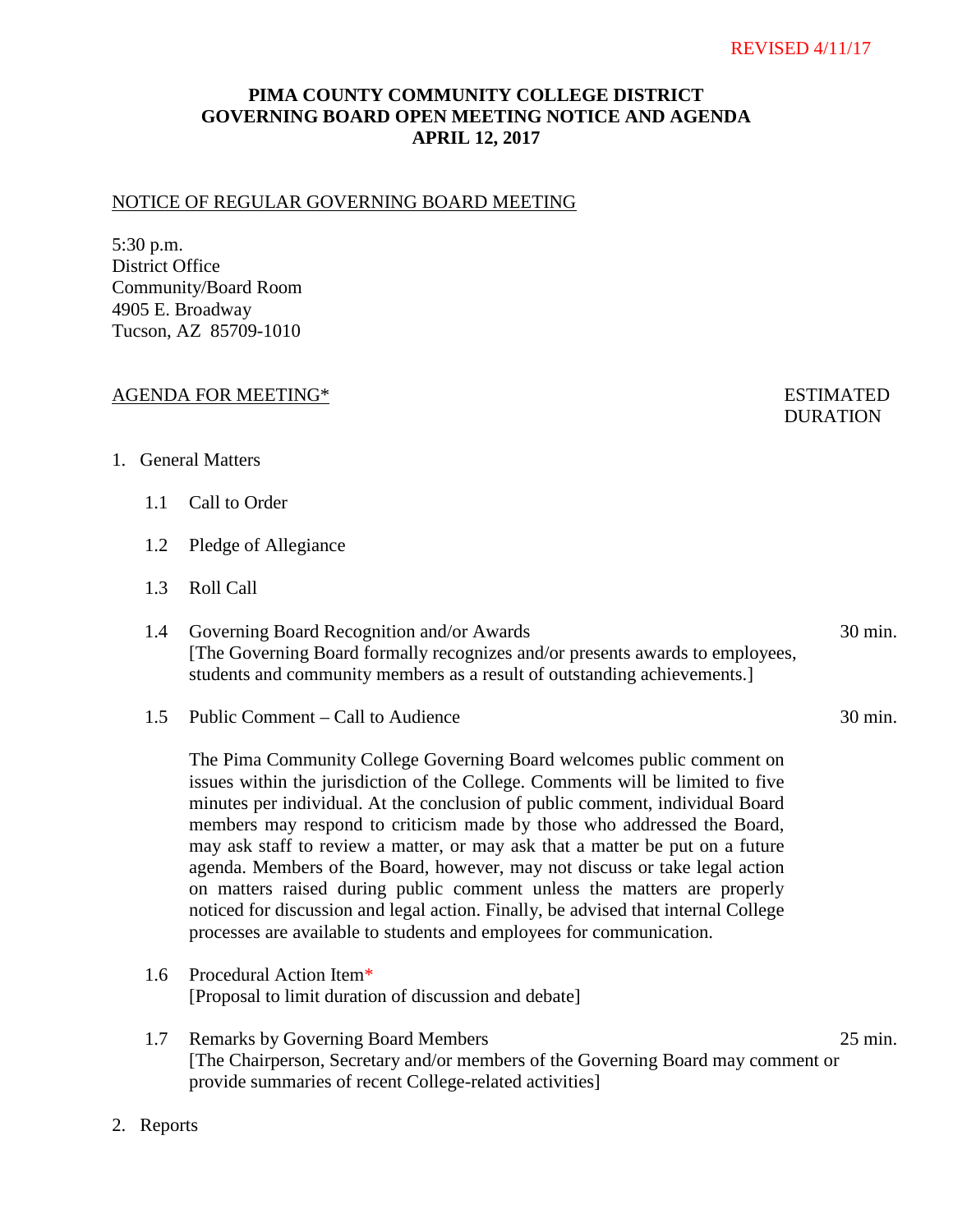|    | 2.1                                                                                                                                                                                                                                                                                                                                                                                                                                     | <b>Administration Reports</b><br>Accreditation update - Bruce Moses<br>$\bullet$<br>Institutional Effectiveness - Nic Richmond<br>$\bullet$                                                                                                                                                                                                                                                                                                                                                                                                                                        | 10 min.<br>10 min. |
|----|-----------------------------------------------------------------------------------------------------------------------------------------------------------------------------------------------------------------------------------------------------------------------------------------------------------------------------------------------------------------------------------------------------------------------------------------|------------------------------------------------------------------------------------------------------------------------------------------------------------------------------------------------------------------------------------------------------------------------------------------------------------------------------------------------------------------------------------------------------------------------------------------------------------------------------------------------------------------------------------------------------------------------------------|--------------------|
|    | 2.2                                                                                                                                                                                                                                                                                                                                                                                                                                     | Reports by Representatives to the Board<br>[The representatives to the Board will provide highlights of their group's activities<br>during the preceding month(s) and issues and suggestions to be considered for<br>administration follow-up or inclusion on a future Board meeting agenda.]<br>Student Report - Derrick Espadas<br>$\bullet$<br>Staff Report-Michael Tulino<br>$\bullet$<br>Adjunct Faculty Report - Carlo Buscemi<br>$\bullet$<br>Faculty Report - David Morales<br>$\bullet$<br>Administrator Report - Nina Corson<br><b>Board representative full reports</b> | 25 min.            |
|    | 2.3                                                                                                                                                                                                                                                                                                                                                                                                                                     | Chancellor's Report<br>[Chancellor Lambert may report on current events at or involving the College;<br>Legislative and Budget Updates and recent activities such as: community meetings,<br>presentations and conferences]                                                                                                                                                                                                                                                                                                                                                        | 10 min.            |
| 3. | Information Items *<br>[Information items are materials provided to the Board for reference only. A Board<br>Member might ask a clarifying question, but no substantive discussion or action will<br>be taken on the item at the meeting. Information item materials are included with the<br>Board packet available at https://www.pima.edu/meeting-notices/documents.html or<br>in some cases through a link included in the agenda.] |                                                                                                                                                                                                                                                                                                                                                                                                                                                                                                                                                                                    | $10 \text{ min.}$  |
|    | 3.1                                                                                                                                                                                                                                                                                                                                                                                                                                     | Financial Report – February 2017 Financial Statements                                                                                                                                                                                                                                                                                                                                                                                                                                                                                                                              |                    |
|    | 3.2                                                                                                                                                                                                                                                                                                                                                                                                                                     | <b>Employment Information</b><br>[Appointments, acting assignments, retirements and separations]                                                                                                                                                                                                                                                                                                                                                                                                                                                                                   |                    |
|    | 3.3                                                                                                                                                                                                                                                                                                                                                                                                                                     | <b>Adjunct Faculty Appointments</b>                                                                                                                                                                                                                                                                                                                                                                                                                                                                                                                                                |                    |
|    | 3.4                                                                                                                                                                                                                                                                                                                                                                                                                                     | <b>Administrative Procedure Changes</b><br>[AP 3.11.01: Family Educational Rights and Privacy Act (FERPA),<br>Educational Records Compliance and Procedures — New]<br>[AP 6.06.01: Intellectual Property Ownership — $New$ ]                                                                                                                                                                                                                                                                                                                                                       |                    |
|    | 3.5                                                                                                                                                                                                                                                                                                                                                                                                                                     | <b>Administrative Procedure Transition Update</b><br>[RG-3001/A: Faculty Standards and Qualification — Deletion]<br>[RG-3502/D: Record of Student Complaints — Deletion]<br>[SPG 3104/AA: Catalog Information — Deletion]<br>[SPG-3105/AA: Curriculum Alignment, Unification and Placement — Deletion]<br>[SPG-3105/GA: Criteria for Placement of New Programs - Deletion]                                                                                                                                                                                                         |                    |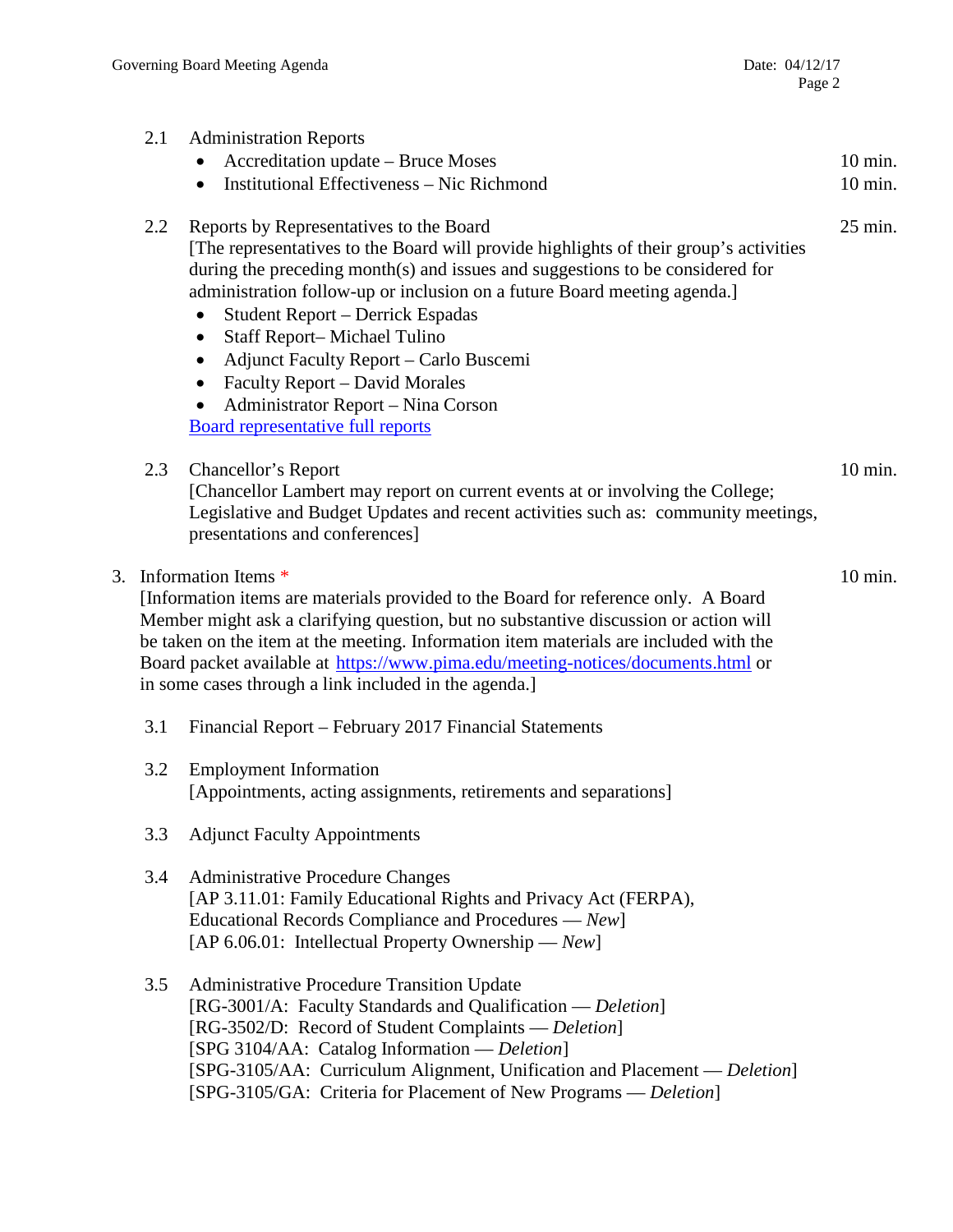- 3.6 Board Policy Substantive Changes First Reading [BP 1.16: Institutional Effectiveness — *Revised*] [BP 3.31: Student Conduct and Ethics — *Revised* (comment period ends April 13)]
- 3.7 Multiple Program Conversions from Concentrations to Stand-Alone Certificates
- 3.8 Placement Test Fee
- 3.9 Unclassified Pay Rates for Temporary Employment-Pay Rate Range Adjustment
- 3.10 Unclassified Pay Rates for Temporary Employment-Student Peer Mentor

### 4. Action Items

- 4.1 Consent Agenda 5 min.
	- (1) Approval of Minutes of the following meetings:
		- A. Study Session of February 27, 2017
		- B. Special Meeting to conduct Executive Session on March 8, 2017
		- C. Regular Meeting of March 8, 2017
	- (2) Board Policy Final Reading [BP 1:12: Chancellor Emeritus] [BP 6.06: Intellectual Property Ownership]
	- (3) Intergovernmental Agreement (IGA): Marana Unified School District No. 6 [One-year agreement for Educational Services to provide parent education, after school enrichment, and summer enrichment programs that will include Pima for Kids and Teen Scene classes at designated Marana school facilities. PCC will invoice MUSD for each student registered and any group enrollments.] [MUSD No. 6 and PCC agreement](https://www.pima.edu/meeting-notices-support/2017-docs/201704-12-marana-unified-school-district-iga.pdf)
	- (4) Intergovernmental Agreement: Arizona Small Business Development Center Network (AZSBDC) on behalf of Maricopa Community College District [To approve year two (2) of a three (3) year IGA to host the AZSBDC at PCC-Community Campus location. AZSBBDCN is responsible for contributing \$153,759 towards staffing costs. PCC will provide match funds of \$104,750 per year which has already been approved through the Strategic Initiative Process.] [AZSBDC agreement](https://www.pima.edu/meeting-notices-support/2017-docs/201704-12-arizona-small-business-development-center-iga.pdfhttps:/www.pima.edu/meeting-notices-support/2017-docs/201704-12-arizona-small-business-development-center-iga.pdf)
	- (5) Intergovernmental Agreement: Town of Marana [To approve the acceptance of a one-year IGA for educational services to allow Pima County Community College District Workforce and Continuing Education Department to establish a framework to exchange services and/or goods for a fee that will benefit the Town of Marana and PCC. PCC will charge tuition to each student registered for these programs. At the conclusion of each class, PCC will make a payment to the Town in the amount of twenty-five percent (25%) of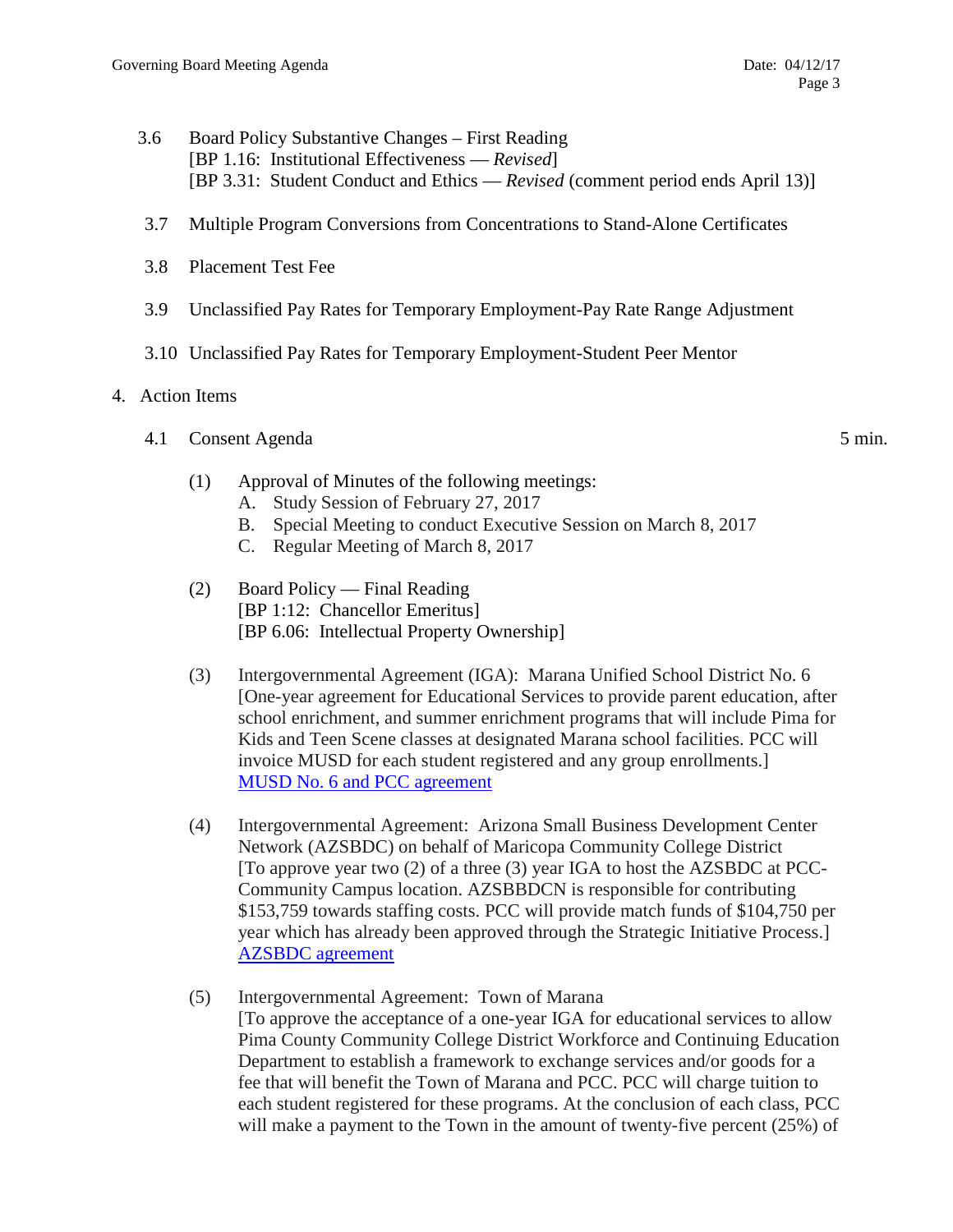the published tuition fee that PCC received from the Town of Marana student through direct registration.] [IGA: Town of Marana](https://pima.edu/meeting-notices-support/2017-docs/201704-12-marana-unified-school-district-iga-final.pdf)

- (6) Contracts: Books, eBooks, and Audiovisual Materials [To approve contracts for the purchase for books, eBooks, audiovisual and related materials. The College's annual library operation budget is \$750,000]
- (7) Contract: Increase to FY17 CampusEAI Maintenance Renewal for College Portal and Mobile App [Approve an increase of \$17,000 to the existing contract with Campus EAI. Total costs for Fiscal Year 2017 will increase from \$133,000 to \$150,000.]
- (8) Contract: Integrated Design Lab Equipment for Advanced Manufacturing Programs [To approve the purchase of integrated design lab equipment to expand and enhance the design, prototyping and testing capabilities of the Advanced Manufacturing programs in the Applied Technology division of Pima Community College. Spending previously approved for Perkins funding to purchase equipment.] [Integrated Design Lab Equipment contract](https://pima.edu/meeting-notices-support/2017-docs/201704-12-integrated-design-lab-equipment.pdf)
- (9) Multiple Program Inactivations
- (10) Correspondence Education Approval [To approve the modality of correspondence education.]
- 4.1a Possible nomination for Chancellor Emeritus recognition\*
- 4.2 Other Action Items
	- (1) Academic Year 2017-2018 Student Tuition and Service Fees 20 min. [To approve a \$3.00 increase to In-State Resident and Non-Resident (including Online and Summer) tuition, as well as International Fee of \$75.00 per semester, for the 2017-2018 Academic Year.]
	- (2) Capital Budget Plan for Fiscal Year 2018 20 min. [To approve the capital projects and estimated lifecycle for FY18. The budget includes \$7.9 million for capital projects in FY18.]
	- (3) Ongoing consideration of proposals from Santa Cruz County Provisional 25 min. Community College District (SCCPCCD) [To authorize the Chancellor to continue to explore the viability of proposals from SCCPCCD for a possible memorandum of understanding (MOU) with PCC that could eventually lead to an intergovernmental agreement (IGA) between SCCPCCD and PCC for the provision of educational services by PCC in Santa Cruz County.]